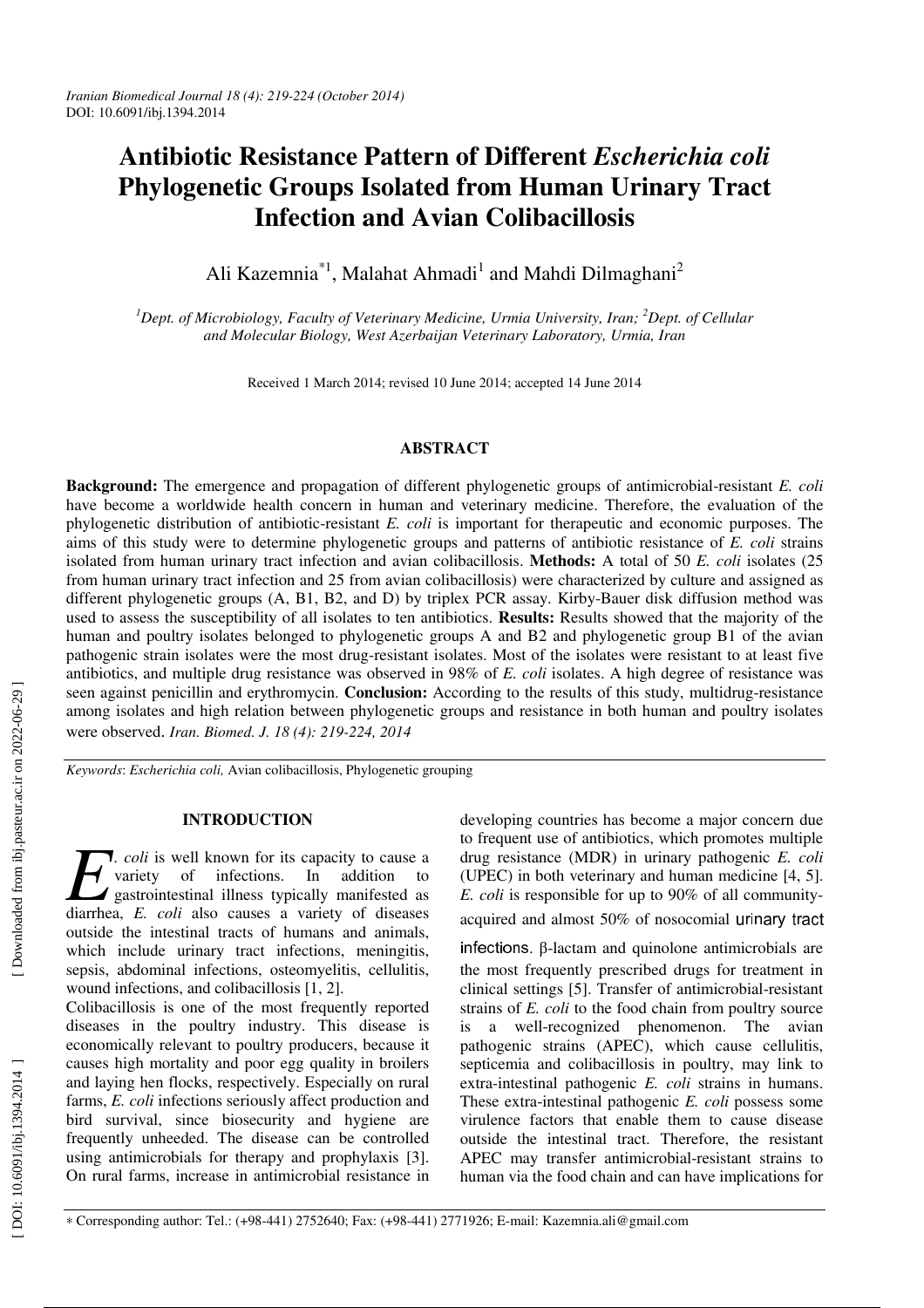treatment of urinary tract and other extra-intestinal infections. This matter may have effect on treatment of salmonellosis and other enteric infections as well. This occurrence of any changes in the resistance profile of avian strains of *E. coli* should be mentioned and evaluated [2].

Four main phylogenetic groups have been shown in *E. coli*, including phylogenetic groups of A, B1, B2, and D. Phylogenetic grouping can carried out by multilocus enzyme electrophoresis, ribotyping or patterns of the strains in the *E. coli* reference collection, but these reference techniques are complex and time-consuming and also require a collection of typed strains [6, 7]. Clermont *et al.* [6] described a rapid technique for determining the phylogenetic groups of *E. coli* strains based on PCR detection of the *chuA* and *yjaA* genes and DNA fragment TspE4.C2. The virulent extra-intestinal strains belong mainly to group B2 and, to a lesser extent, to group D, whereas most commensal strains belong to groups A and B1 [6]. Thus, according to the importance of different *E. coli* phylogenetic groups and the role of its antibiotic resistance pattern, the purposes of this study were as follow: 1) to determine different phylogenetic groups of isolated *E. coli*; 2) to determine antibiotic resistance profile of isolated *E. coli*, and 3) to determine any correlation between different phylogenetic groups and antibiotic resistance of isolated *E. coli*.

# **MATERIALS AND METHODS**

*Sample collection.* From January to November 2012, a total of 235 samples including 91 urine samples from hospitalized patients and 144 samples from poultry carcasses suspected to colibacillosis were collected.

*Isolation of Escherichia coli.* Samples were cultured on McConkey agar (Merck, Germany) and eosin methylen blue agar agar plates (Merck, Germany) and incubated at 37°C for 24 hours. Suspected *E. coli* colonies were identified by standard methods based on colonial appearance, and bacterial morphology, followed by biochemical characteristics. Pure colonies, which were urease negative, indole positive, oxidase

negative, citrate negative, motility positive, methyl red positive, Voges-Proskauer negative, and lactose fermentation positive on triple sugar iron agar were identified as *E. coli* [2].

*Antibiotic susceptibility testing.* The antibacterial susceptibility testing of all *E. coli* isolates was performed using the Kirby-Bauer disk diffusion method. A volume of 100 µl of an overnight growth of each *E. coli* isolate on Mueller-Hinton broth with 0.5 McFarland standard turbidity was streaked on Mueller-Hinton agar plates. The routinely used 10 antibiotic discs, all from HiMedia ® (India), including penicillin, ampicillin, amoxicillin, cefixime, cephalexin, ciprofloxacin, nalidixic acid, erythromycin, tetracycline and gentamicin were placed on the surface of the inoculated plates. The plates were incubated at 37°C for 24 hours. The zones of inhibition were measured and compared with standard chart and with *E. coli* ATCC 25922 and *Staphylococcus aureus* ATCC 29213 as antibiotic controls. Isolates with intermediate resistance were defined as susceptible, and the isolates were considered as multidrug resistant if they were resistant to at least three classes of antibiotics [4, 8, 9].

*DNA extraction.* Two colonies of pure isolated bacteria were placed into a tube containing 100 µl of double distilled water. Tubes were heated at 100ºC for 10 minutes, and then the cells were pelleted by centrifugation. The supernatant containing DNA was taken out and stored at  $-20^{\circ}C$  [2].

*Multiplex PCR reaction for isolates.* All *E. coli* isolates tested by multiplex PCR have been described previously [6]. As shown in Table 1, three sets of primers were used in this study, including *ChuA*, *YjaA*, and TspE4C2, which generate 279 bp, 211 bp, and 152 bp fragments, respectively. Multiplex PCR reaction was performed in a 25 µl reaction mixture, containing PCR buffer (10 mM Tris-HCl, 50 mM KCl, and 1.5 mM MgCl <sup>2</sup>, pH 8.7), dNTP (200 µM), each primer  $(0.4 \mu M)$ , Taq DNA polymerase  $(1U)$ , and template DNA (2 µl). PCR reaction was performed in a DNA thermocycler (Model CP2-003; Corbett, Sydney,

**Table 1.** Primer characteristics used in this study

| <b>Primer</b>          | Target<br>gene                                | <b>Primer</b><br>length (bp) | <b>Sequence</b>                                           | Amplified<br>fragment<br>$size$ (bp) | <b>References</b> |
|------------------------|-----------------------------------------------|------------------------------|-----------------------------------------------------------|--------------------------------------|-------------------|
| ChuA.1<br>ChuA.2       | ChuA                                          | 20<br>20                     | 5'-GACGAACCAACGGTCAGGAT-3'<br>5'-TGCCGCCAGTACCAAAGACA-3'  | 279                                  | [6]               |
| YjaA.1<br>$Y$ jaA.2    | YjaA                                          | 20<br>21                     | 5'-TGAAGTGTCAGGAGACGCTG-3'<br>5'-ATGGAGAATGCGTTCCTCAAC-3' | 211                                  | [6]               |
| TspE4C2.1<br>TspE4C2.2 | T <sub>sp</sub> E <sub>4</sub> C <sub>2</sub> | 20<br>20                     | 5'-GAGTAATGTCGGGGCATTCA-3'<br>5'-CGCGCCAACAAAGTATTACG-3'  | 152                                  | [6]               |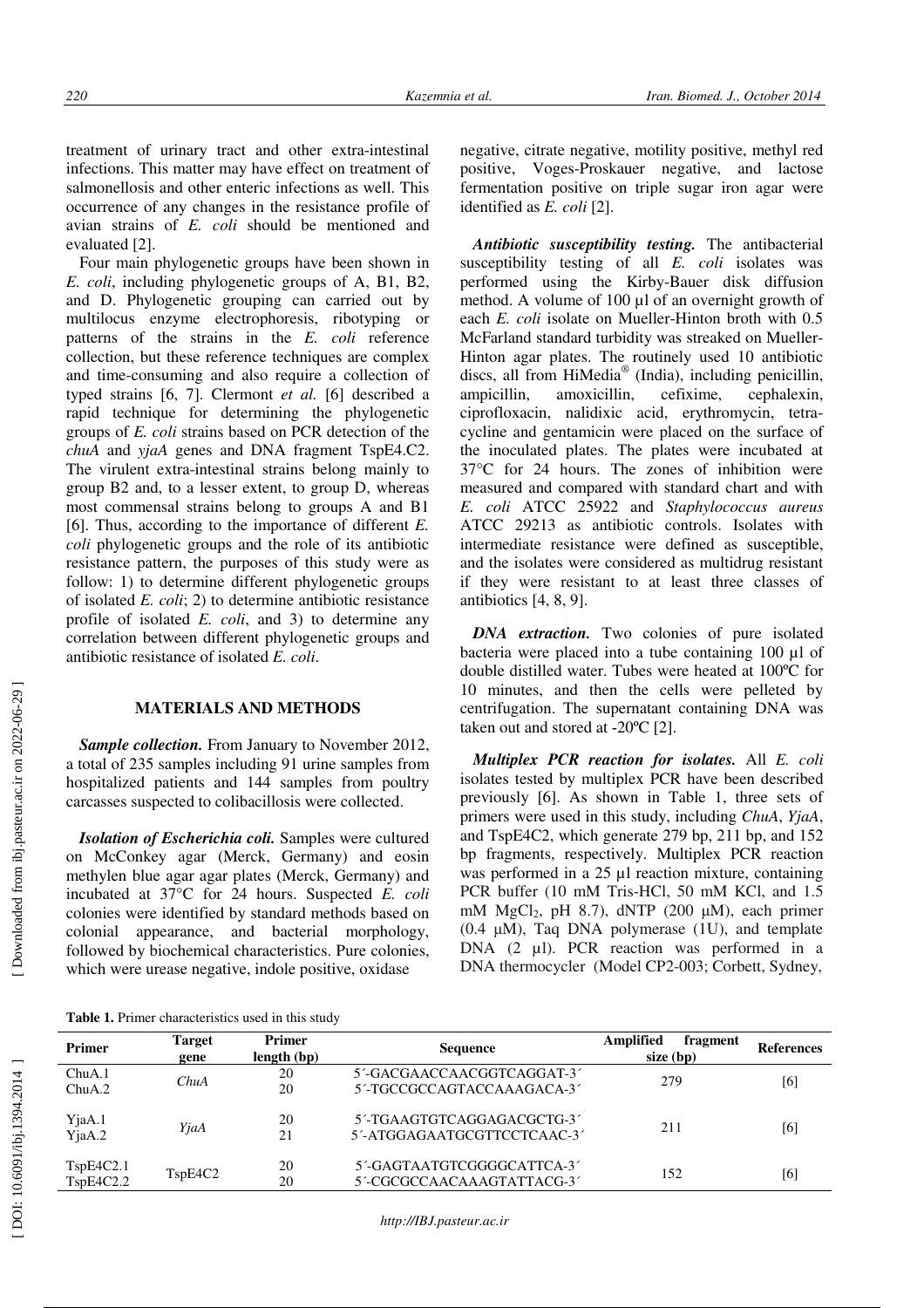| Gene<br>Group        | chuA   | yjaA              | TspE4.C2           |
|----------------------|--------|-------------------|--------------------|
| Group A              | $NP^*$ | $\mathbf{V}^{**}$ | NP                 |
| Group B1             | NP     | V                 | $\mathbf{D}^{***}$ |
| Group B <sub>2</sub> | р      | P                 |                    |
| Group D              | D      | NP                |                    |

\*Not present (group does not possess gene), \*\*Variable (possession of gene is variable), \*\*\*Present (group possesses gene)

Australia) as follows: Initial denaturation at 94ºC for 4 min, 30 cycles of denaturation at 94ºC for 5 s, annealing at 59ºC for 10 s, elongation at 72ºC for 30 s and a final extension step of at 72ºC for 5 min, followed by a hold at 4ºC. PCR products were electrophoresed on 1.5% agarose gel containing ethidiumbromide at 80 V for 1 h.

*Determination of different phylogenetic groups.*  Isolates were assigned to one of four groups (A, B1, B2, or D) based on their possession of two genes (*chuA* and *yjaA*) and a DNA fragment (TSPE4.C2) (Table 2).

#### **RESULTS**

*Identification of Escherichia coli.* Out of 91 urine samples from hospitalized patients, 27.47% (n = 25) *E. coli* and out of 144 poultry carcasses samples suspected to colibacillosis, 17.36% (n = 25) *E. coli* were isolated using culture and biochemical tests.

*Phylogenetic grouping of isolates using multiplex PCR.* a) In UPEC isolates, multiplex PCR (triplex PCR) analysis (Fig. 1) of the 25 isolates revealed that the distribution of different phylogenetic groups among UPEC isolates for groups A, B2, and D were 8 (32%), 10 (40%), and 7 (28%), respectively. However, phylogenetic group B1 were not detected in UPEC isolates. b) In avian pathogenic strain isolates, the distribution of different phylogenetic groups using multiplex PCR among 25 APEC isolates for groups A, B1, B2, and D were 9 (36%), 4 (16%), 7 (28%), and 5 (20%), respectively (Table 3). c) Among all *E. coli* isolates, the majority belonged to phylogenetic groups A and B2.

*Pattern of antibiotic resistance.* From 50 tested *E. coli* isolates, all of them (100%) were resistant to penicillin and erythromycin, followed by 49 (98%) to nalidixic acid, 47 (94%) to cephalexin, 43 (86%) to amoxicillin, 42 (84%) to ampicillin, 37 (74%) to ciprofloxacin, 32 (64%) to tetracycline, 27 (54%) to cefixime and 18 (36%) to gentamicin. The results showed that the most effective antibiotic against UPEC isolates was ciprofloxacin (48%) and against APEC isolates was gentamicin (96%). Forty nine (98%) of the MDR isolates were resistant to  $\geq$  5 antimicrobial medicines. The pattern of drug resistance in different phylogenetic groups of UPEC and APEC is shown in Table 4. In phylogenetic group A, all APEC and UPEC isolates were highly resistant to penicillin, cephalexin, nalidixic acid and tetracycline but not too much to gentamicin. Also, the APEC isolates were much more sensitive to gentamicin as compared to the UPEC isolates. In phylogenetic group B1, APEC isolates were resistant to almost all of the antimicrobial medicines.



**Fig. 1.** Triplex PCR of isolates. Lane M, (ladder 50 bp, Fermentas); lane 1, group A; lane 2, group B1; lanes 3 and 4, group B2, and lanes 5 and 6, group D.

 **Table 3.** Number of different phylogenetic groups between UPEC and APEC

| Group<br><b>Isolates</b> | A<br>No. $(\%)$ | B1<br>No. $(\%)$ | B <sub>2</sub><br>No. $(\% )$ | D<br>No. $(\% )$ | <b>Total</b> |
|--------------------------|-----------------|------------------|-------------------------------|------------------|--------------|
| <b>UPEC</b>              | 8(32)           | 0(0)             | 10(40)                        | 7(28)            | 25           |
| <b>APEC</b>              | 9(36)           | 4(16)            | 7(28)                         | 5(20)            | 25           |
| Total                    | 17 (34)         | 4(8)             | 17 (34)                       | 12(24)           | 50           |

UPEC, urinary pathogenic *E. coli*; APEC, avian pathogenic strains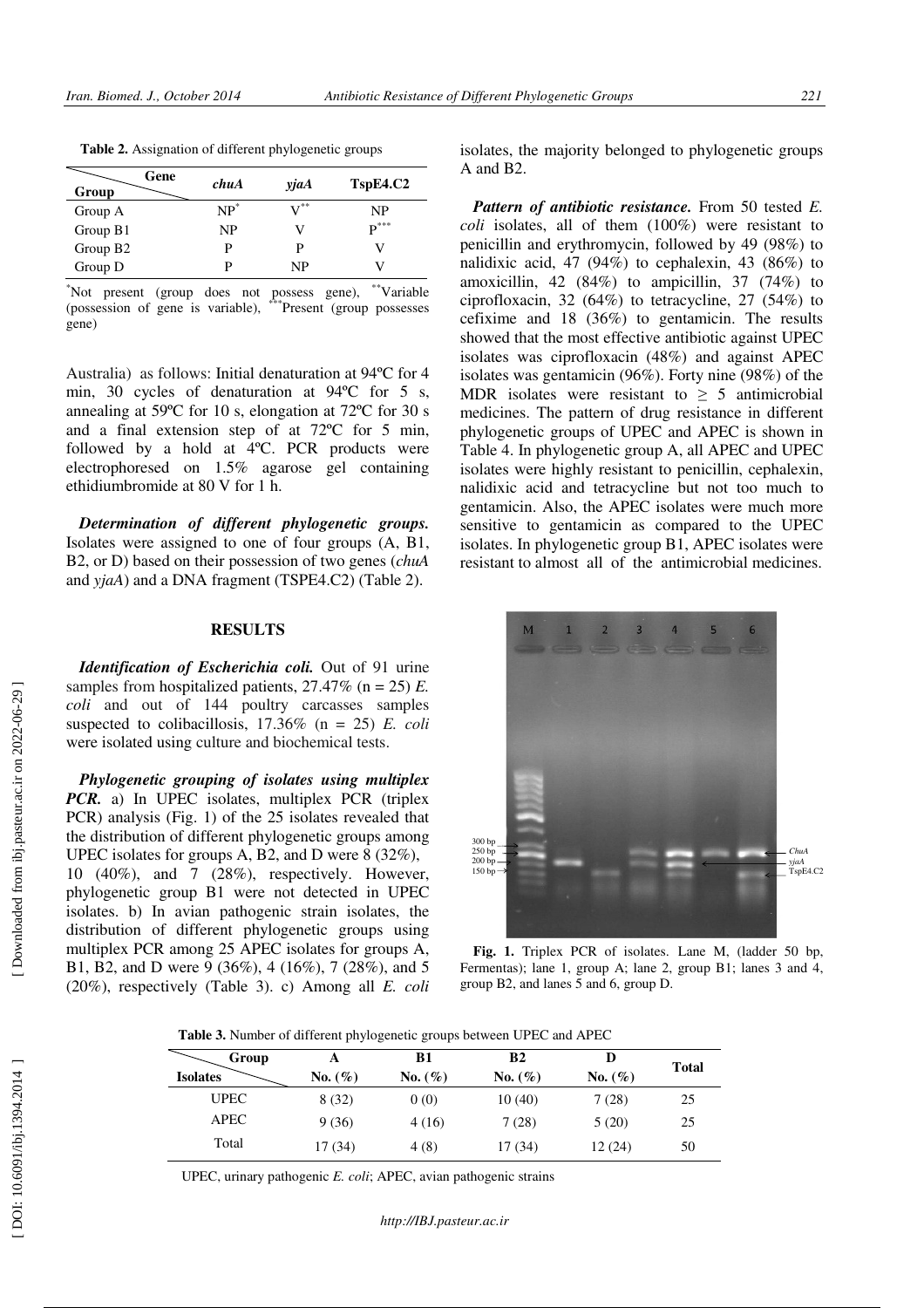| Group          |              | $\mathbf A$      |                  | $\mathbf{B}_1$           |                  | B <sub>2</sub>   |                  | $\mathbf D$      |                  |                 |
|----------------|--------------|------------------|------------------|--------------------------|------------------|------------------|------------------|------------------|------------------|-----------------|
| <b>Type</b>    |              | <b>UPEC</b>      | <b>APEC</b>      | <b>UPEC</b>              | <b>APEC</b>      | <b>UPEC</b>      | <b>APEC</b>      | <b>UPEC</b>      | <b>APEC</b>      | Total $(\%)$    |
| Number         |              | $\overline{8}$   | $\overline{9}$   | $\overline{0}$           | $\overline{4}$   | $\overline{10}$  | $\tau$           | $\tau$           | 5                | $\overline{50}$ |
| Gentamicin     | ${\bf R}$    | 5                | $\boldsymbol{0}$ | $\overline{\phantom{a}}$ | 1                | 7                | $\boldsymbol{0}$ | 5                | $\boldsymbol{0}$ | 18 (36)         |
|                | S            | $\mathfrak{Z}$   | 9                | $\blacksquare$           | $\mathfrak{Z}$   | 3                | $\overline{7}$   | 2                | 5                | 32(64)          |
| Tetracycline   | $\mathbb{R}$ | $\mathfrak{Z}$   | 6                | $\overline{a}$           | 4                | 7                | $\mathbf{1}$     | 7                | 4                | 32(64)          |
|                | S            | 5                | 3                | $\blacksquare$           | $\boldsymbol{0}$ | 3                | 6                | $\mathbf{0}$     | $\mathbf{1}$     | 18 (36)         |
| Erythromycin   | $\mathbb{R}$ | $\,$ 8 $\,$      | 9                |                          | 4                | 10               | 7                | 7                | 5                | 50 (100)        |
|                | S            | $\boldsymbol{0}$ | $\mathbf{0}$     | $\overline{a}$           | $\overline{0}$   | $\overline{0}$   | $\boldsymbol{0}$ | $\boldsymbol{0}$ | $\boldsymbol{0}$ | 0(0)            |
| Ciprofloxacin  | $\mathbb{R}$ | 5                | 9                | $\overline{a}$           | 3                | 5                | 7                | 3                | 5                | 37 (74)         |
|                | S            | 3                | $\boldsymbol{0}$ | $\overline{\phantom{a}}$ | 1                | 5                | $\boldsymbol{0}$ | 4                | $\boldsymbol{0}$ | 13 (26)         |
| Nalidixic acid | $\mathbb{R}$ | 7                | 9                | $\overline{a}$           | 4                | 10               | 7                | 7                | 5                | 49 (98)         |
|                | ${\bf S}$    | $\mathbf{1}$     | 0                | $\overline{\phantom{a}}$ | $\boldsymbol{0}$ | $\boldsymbol{0}$ | $\boldsymbol{0}$ | $\boldsymbol{0}$ | $\boldsymbol{0}$ | 1(2)            |
| Cefixime       | $\mathbb{R}$ | $\mathfrak{Z}$   | 1                | $\overline{\phantom{a}}$ | 3                | 8                | 4                | 5                | 3                | 27 (54)         |
|                | S            | 5                | 8                | $\blacksquare$           | $\mathbf{1}$     | $\overline{2}$   | 3                | 2                | $\overline{c}$   | 23 (46)         |
|                | $\mathbb{R}$ | 8                | 8                | $\overline{a}$           | 4                | 10               | 5                | 7                | 5                | 47 (94)         |
| Cephalexin     | ${\bf S}$    | $\boldsymbol{0}$ | $\mathbf{1}$     | $\overline{a}$           | $\boldsymbol{0}$ | $\boldsymbol{0}$ | $\overline{c}$   | $\mathbf{0}$     | $\boldsymbol{0}$ | 3(6)            |
| Amoxicillin    | ${\bf R}$    | $\overline{4}$   | 9                | $\overline{\phantom{a}}$ | 4                | 8                | 7                | 7                | 4                | 43 (86)         |
|                | ${\bf S}$    | $\overline{4}$   | $\boldsymbol{0}$ | $\overline{a}$           | $\boldsymbol{0}$ | 2                | $\boldsymbol{0}$ | $\boldsymbol{0}$ | 1                | 7(14)           |
| Ampicillin     | $\mathbb{R}$ | $\overline{4}$   | 8                | $\blacksquare$           | 4                | 9                | 5                | 7                | 5                | 42 (84)         |
|                | S            | $\overline{4}$   | 1                |                          | $\boldsymbol{0}$ | $\mathbf{1}$     | 2                | $\mathbf{0}$     | $\boldsymbol{0}$ | 8(16)           |
| Penicillin     | $\mathbf R$  | $\,$ 8 $\,$      | 9                |                          | 4                | 10               | 7                | 7                | 5                | 50 (100)        |
|                | S            | $\boldsymbol{0}$ | $\boldsymbol{0}$ | $\overline{a}$           | $\boldsymbol{0}$ | $\boldsymbol{0}$ | $\boldsymbol{0}$ | $\boldsymbol{0}$ | $\boldsymbol{0}$ | 0(0)            |
| <b>MDR</b>     |              | 7                | 9                |                          | 4                | 10               | 7                | 7                | 5                | 49 (98)         |

**Table 4.** Number (%) of resistant and susceptible isolates against different antibiotics among different phylogenetic groups

R, resistant; S, susceptible; UPEC, urinary pathogenic *E. coli*; APEC, avian pathogenic strains; MDR, multiple drug resistance

In phylogenetic group B2, all isolates of both APEC and UPEC were resistant to penicillin, erythromycin, and nalidixic acid, and almost all of the isolates were resistant to ampicillin, amoxicillin, and cephalexin. There was a different pattern of sensitivity to gentamicin and tetracycline in the isolates of different sources (UPEC and APEC). In phylogenetic group D, all isolates in both UPEC and APEC were resistant to penicillin, ampicillin, cephalexin, nalidixic acid, and erythromycin, and almost all of them were resistant to amoxicillin, cefixime and tetracycline. Furthermore, 10 (40%) of UPEC isolates belonging to group B2 and 9 (36%) of APEC isolates belonging to group A were the main phylogenetic groups of MDR isolates.

## **DISCUSSION**

The emergence, propagation, accumulation, and maintenance of strains of antimicrobial-resistant pathogenic bacteria have become a worldwide health concern in human and veterinary medicine. The intensive therapeutic uses and misuses of antimicrobial agents in humans and companion animals as well as their therapeutic, prophylactic, and subtherapeutic uses for growth promotion in food animals have substantially increased selective pressures on both pathogenic and commensal bacteria, thus favoring the propagation, accumulation, and maintenance of antimicrobial-resistant bacteria [10].

In the present study, identification of *E. coli* was conducted using standard culture and biochemical tests from hamun urine and avian colibacillosis samples, followed by multiplex PCR to assign each isolate to a certain phylogenetic group (A, B1, B2, and D). According to the recent phylogenetic studies on *E. coli*  [1, 4, 11, 12], extra-intestinal pathogenic *E. coli* strains are mostly derived from the B2 phylogenetic group and, to a lesser extent, from group D, which are in line with the results of present study. It has been shown that the most commensal *E. coli* strain belongs to group A [13], and the majority of APEC isolates in this study belongs to group A.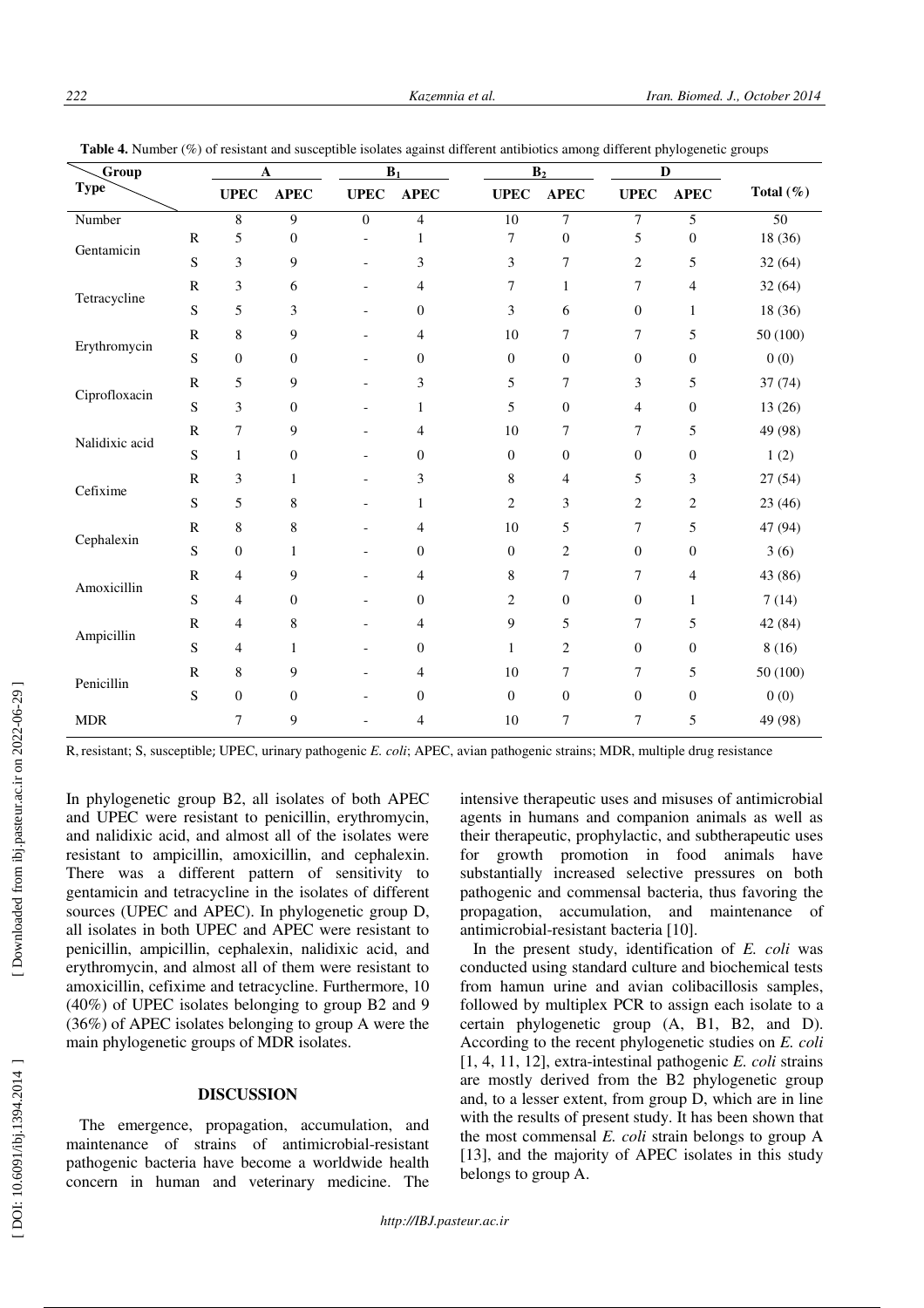There is a hypothesis that the urovirulent *E. coli* clones, present in the human intestine, come from fecal-oral route, and poultry is a candidate vehicle that transmits *E. coli* from poultry to human [1, 14]. The results obtained from phylogenetic typing in the present study, were not enough to accept or reject this theory. Indeed, further studies based on serogrouping, plasmid-related genes genotyping, and virulence gene genotyping will clarify this hypothesis [15]. In the present study, none of the UPEC isolates belonged to phylogenetic group B1, contrary to some of the previous studies [5, 11, 16]. This controversy could probably be due to the bacterial characteristics in different geographic regions, antibiotics usage or host genetic factors, and the number of isolated *E. coli* in present study.

The present investigation was conducted to achieve resistance profile of clinical isolates from our local area against commonly prescribed antibiotics. The *in vitro* antibiotic susceptibility pattern of the isolates showed high resistance to commonly used antibiotics such as penicillin, erythromycin, nalidixic acid, cephalexin, amoxicillin, ampicillin and ciprofloxacin. Our findings are in agreement with those of previous studies [2, 4, 8, 17, 18]. This high degree of resistance could be explained by the fact that these drugs are easily available without physicians' prescriptions from pharmacy in developing countries. In our study, 100% of the isolates were resistant against at least five antibiotics, which makes them a serious health problem, and 98% of them were MDR, which is close to the prevalence  $(\geq 70\%)$  reported in Europe, India, and USA [10, 19-21].

The relation between phylogenetic background and antibiotic resistance showed that all UPEC isolates of group A were both resistant to penicillin and cephalexin. In contrast, all APEC isolates in group A were resistant to penicillin, erythromycin, ciprofloxacin, nalidixic acid, cephalexin, amoxicillin, and ampicillin. These results revealed that treatment of the diseases associated with APEC isolates in group A is much more difficult than UPEC isolates. In group B1 of APEC isolates, all of them were resistant to tetracycline, erythromycin, nalidixic acid, cefixime, cephalexin, penicillin, amoxicillin, and ampicillin. Because of extensive use of antibiotics to promote weight gain and for prophylaxis purposes, this high level of resistance was expected in commensal organisms (group A and B1 of APEC isolates) [22].

In group B2 of UPEC isolates, all of them were resistant to erythromycin, nalidixic acid, cephalexin, ampicillin and penicillin, whereas group B2 of APEC isolates were resistant to penicillin, erythromycin, ciprofloxacin, nalidixic acid, and amoxicillin. Among group D of UPEC isolates, all of them were resistant to tetracycline, erythromycin, nalidixic acid, cephalexin,

penicillin, amoxicillin and ampicillin. However, in group D of APEC isolates, all of them were resistant to erythromycin, ciprofloxacin, nalidixic acid, cephalexin, amoxicillin, ampicillin, and penicillin. This fact could be due to the high level of prevalence [15, 23, 24], virulence [1, 2, 15, 25], resistance [2, 22], and plasmidmediated resistance gene transfer in these isolates (groups B2 and D).

The results of this study, contrary to the previous reports [2, 4], revealed that phylogenetic group B1 of the APEC isolates, group D (UPEC and APEC), group A of APEC isolates, group B2 (UPEC and APEC), and group A of UPEC isolates are the most drug-resistant isolates. Evidence suggests that there is a relation between the overuse of antimicrobials, antimicrobial residues in poultry production, and the increasing emergence of resistant bacteria [26-28]. Therefore, careful choice of antibiotics based on the surveillance programs is necessary to avoid treatment failures and to prevent transmission of antimicrobial residues from poultry production to human food chain.

#### **ACKNOWLEDGEMENTS**

We would like to acknowledge all the staff of the Microbiology Department of Veterinary Faculty Urmia University for their technical support during the processing and analysis of the samples.

## **REFERENCES**

- 1. Xia X, Meng J, Zhao S, Bodeis-Jones S, Gaines SA, Ayers SL, et al. Identification and antimicrobial resistance of extraintestinal pathogenic *Escherichia coli* from retail meats. *J Food Prot. 2011 Jan; 74(1):38-44*.
- 2. Obeng AS, Rickard H, Ndi O, Sexton M, Barton M. Antibiotic resistance, phylogenetic grouping and virulence potential of Escherichia coli isolated from the faeces of intensively farmed and free range poultry. *Vet Microbiol. 2012 Jan;154(3-4):305-15*.
- 3. Shtylla T, Circella E, Madio A, Paola GD, Çabeli P, Kumbe I, et al. Multiple antimicrobial resistance among avian *Escherichia coli* strains in Albania. *Ital J Anim Sci. 2009; 8:771-4*.
- 4. Saira B, Yasra S, Aamir A, Mashkoor M, Muhammad AS, Ayesha T, et al. multiple drug resistance patterns in various phylogenetic groups of Uropathogenic *E. coli* isolated from faisalabad region of Pakistan. *Braz J Microbiol. 2011 Oct; 42(4):1278-83*.
- 5. Cao X, Cavaco LM, Lv Y, Li Y, Zheng B, Wang P, et al. Molecular characterization and antimicrobial susceptibility testing of *Escherichia coli* isolates from patients with urinary tract infections in 20 Chinese hospitals. *J Clin Microbiol. 2011 Jul; 49(7):2496-501*.
- 6. Clermont O, Bonacorsi S, Bingen E. Rapid and simple determination of the *Escherichia coli* phylogenetic group. *Appl Environ Microbiol. 2000 Oct; 66(10):4555-*